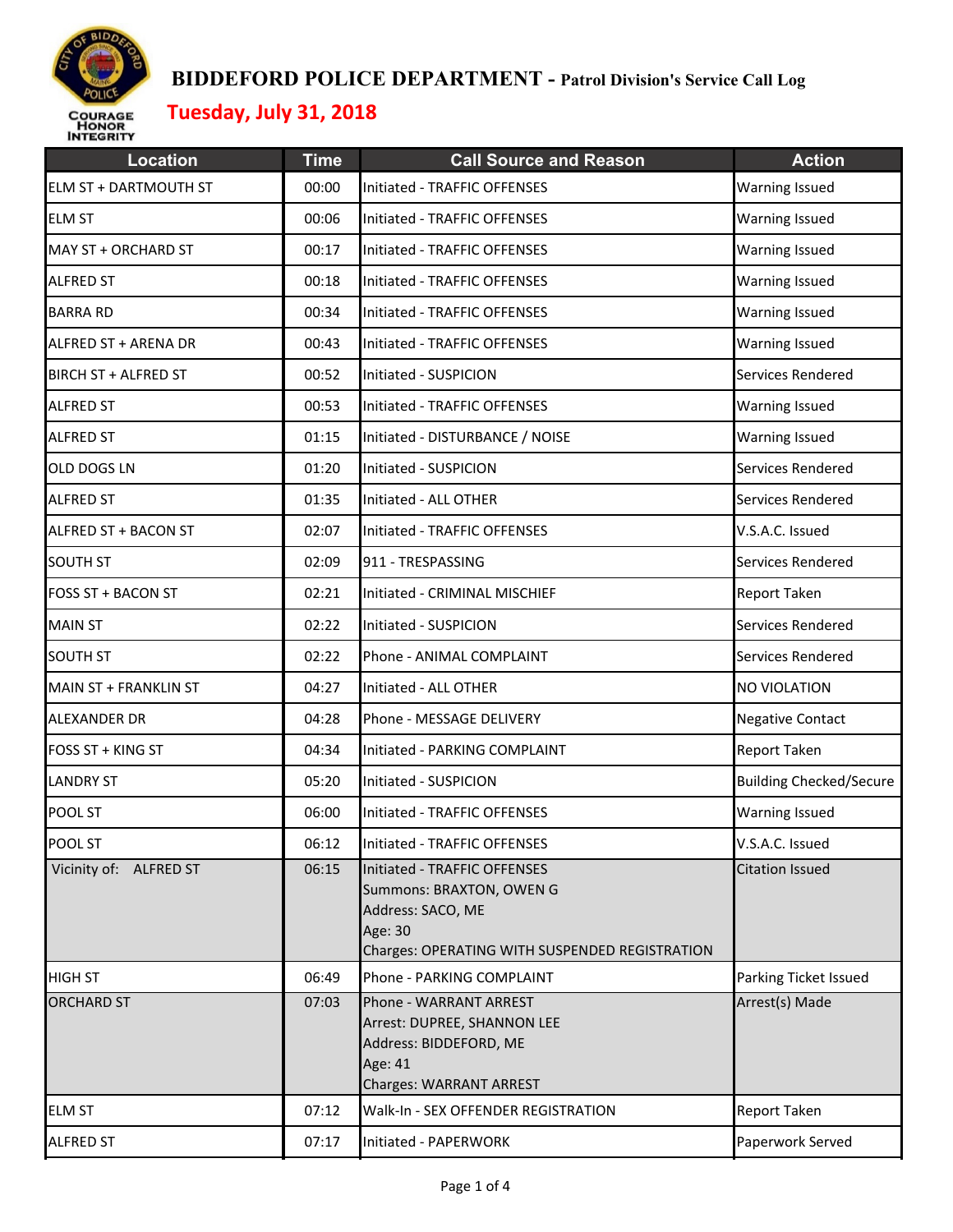

| <b>Location</b>             | <b>Time</b> | <b>Call Source and Reason</b>                                                                                                       | <b>Action</b>           |
|-----------------------------|-------------|-------------------------------------------------------------------------------------------------------------------------------------|-------------------------|
| POOL ST                     | 07:20       | Initiated - TRAFFIC OFFENSES                                                                                                        | V.S.A.C. Issued         |
| <b>ALFRED ST</b>            | 07:23       | Phone - CRIMINAL MISCHIEF                                                                                                           | Services Rendered       |
| <b>GUINEA RD</b>            | 07:37       | Initiated - TRAFFIC OFFENSES                                                                                                        | V.S.A.C. Issued         |
| POOL ST                     | 08:13       | Initiated - TRAFFIC OFFENSES                                                                                                        | V.S.A.C. Issued         |
| <b>BOULDER WAY</b>          | 08:21       | Phone - ARTICLES LOST/FOUND                                                                                                         | Report Taken            |
| WEST ST + GRAHAM ST         | 08:27       | Phone - ANIMAL COMPLAINT                                                                                                            | Gone On Arrival         |
| <b>ELM ST</b>               | 08:28       | Initiated - TRAFFIC OFFENSES                                                                                                        | Warning Issued          |
| POOL ST                     | 08:39       | Initiated - TRAFFIC OFFENSES                                                                                                        | Warning Issued          |
| POOL ST + HILLS BEACH RD    | 08:57       | Initiated - TRAFFIC OFFENSES                                                                                                        | <b>Warning Issued</b>   |
| <b>ALFRED ST</b>            | 08:59       | Phone - CODES ENFORCEMENT                                                                                                           | Services Rendered       |
| <b>ALFRED ST</b>            | 09:04       | Phone - ARTICLES LOST/FOUND                                                                                                         | Services Rendered       |
| <b>WEST ST</b>              | 09:14       | Initiated - TRAFFIC OFFENSES                                                                                                        | V.S.A.C. Issued         |
| <b>MARSHALL AVE</b>         | 09:18       | Phone - PRO-ACTIVE DV RESPONSE TEAM                                                                                                 | NO VIOLATION            |
| <b>ALFRED ST</b>            | 09:30       | Initiated - DRUG BOX                                                                                                                | Services Rendered       |
| <b>ELM ST</b>               | 10:10       | Phone - PARKING COMPLAINT<br>Summons: LAUZIER, PETER J<br>Address: BIDDEFORD, ME<br>Age: 59<br>Charges: FAILURE TO REGISTER VEHICLE | <b>Citation Issued</b>  |
| <b>MAIN ST</b>              | 10:36       | Initiated - PAPERWORK                                                                                                               | <b>Negative Contact</b> |
| <b>TIGER WAY</b>            | 10:38       | Phone - 911 MISUSE                                                                                                                  | <b>Warning Issued</b>   |
| MEETINGHOUSE RD             | 10:49       | 911 - 911 MISUSE                                                                                                                    | <b>Negative Contact</b> |
| <b>MAY ST</b>               | 10:55       | Phone - CHECK WELFARE                                                                                                               | Services Rendered       |
| <b>MAIN ST</b>              | 11:01       | Initiated - PAPERWORK                                                                                                               | Paperwork Served        |
| <b>CHANNEL COVE LN</b>      | 11:02       | 911 - 911 MISUSE                                                                                                                    | Warning Issued          |
| <b>ALFRED ST</b>            | 11:05       | Walk-In - COURT ORDERED CHECK IN                                                                                                    | Services Rendered       |
| <b>MIDDLE ST</b>            | 11:16       | 911 - 911 MISUSE                                                                                                                    | <b>Negative Contact</b> |
| <b>HEALTHCARE DR</b>        | 11:27       | Phone - ANIMAL COMPLAINT                                                                                                            | Services Rendered       |
| <b>SOUTH ST</b>             | 11:40       | Phone - SUSPICION                                                                                                                   | Warning Issued          |
| MILE STRETCH RD + BRIDGE RD | 12:25       | Phone - PARKING COMPLAINT                                                                                                           | Services Rendered       |
| <b>ALFRED ST</b>            | 12:30       | Initiated - PAPERWORK                                                                                                               | <b>Negative Contact</b> |
| OAK RIDGE RD                | 12:54       | Initiated - TRAFFIC OFFENSES                                                                                                        | <b>Warning Issued</b>   |
| <b>TAYLOR ST</b>            | 13:10       | 911 - 911 MISUSE                                                                                                                    | <b>Negative Contact</b> |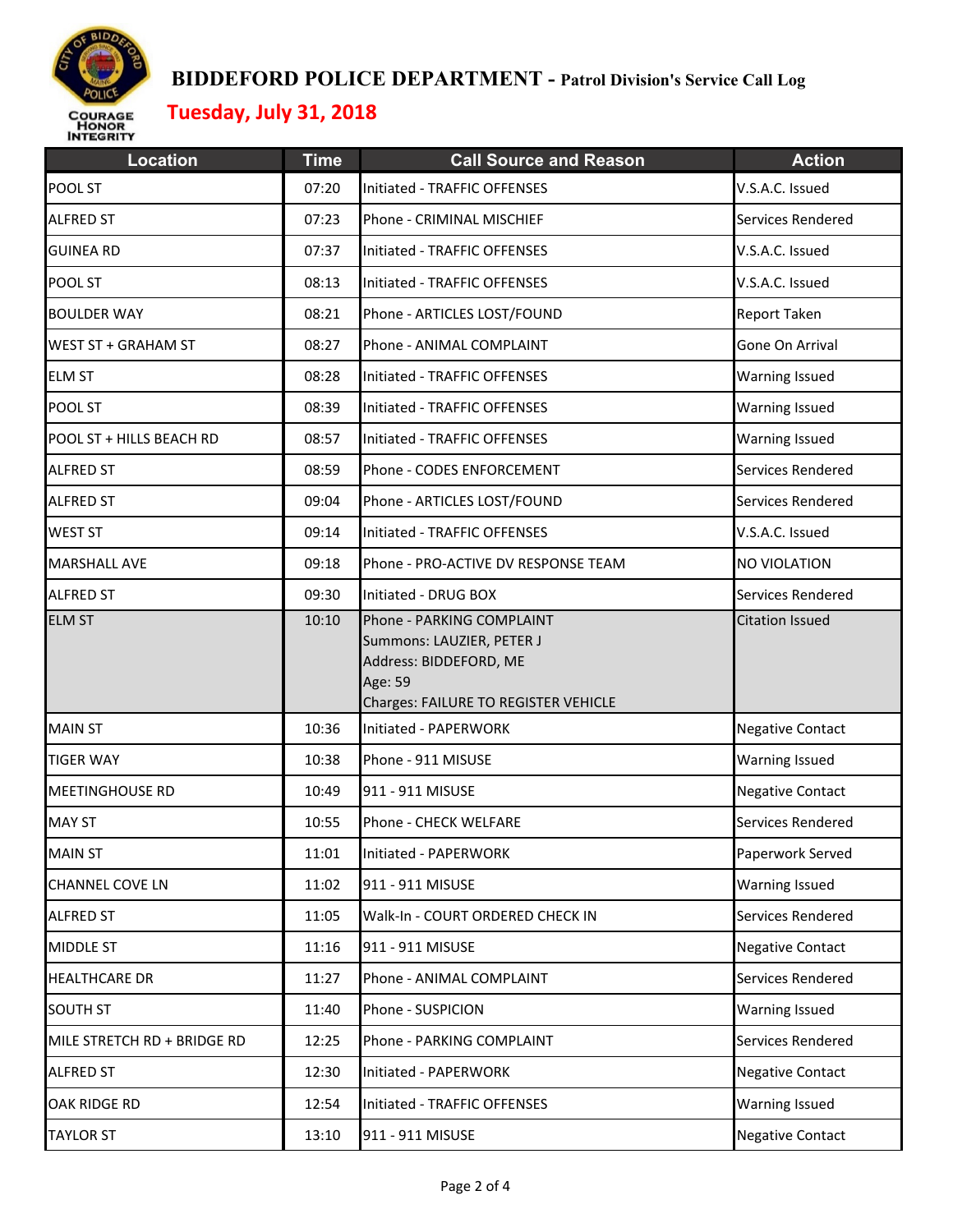

| <b>Location</b>            | <b>Time</b> | <b>Call Source and Reason</b>          | <b>Action</b>           |
|----------------------------|-------------|----------------------------------------|-------------------------|
| <b>MARINER WAY</b>         | 13:11       | Walk-In - ARTICLES LOST/FOUND          | Report Taken            |
| <b>ALFRED ST</b>           | 13:13       | Phone - DISABLED VEHICLE               | Services Rendered       |
| ALFRED ST + ANDREWS RD     | 13:29       | Initiated - TRAFFIC OFFENSES           | Warning Issued          |
| <b>GEORGE ST + POOL ST</b> | 13:30       | Phone - PARKING COMPLAINT              | Parking Ticket Issued   |
| <b>ALFRED ST</b>           | 13:41       | Initiated - ALL OTHER                  | Services Rendered       |
| <b>BOULDER WAY</b>         | 13:51       | Initiated - SUSPICION                  | Services Rendered       |
| <b>ALFRED ST</b>           | 13:57       | Phone - CIVIL COMPLAINT                | Civil Complaint         |
| <b>DUPONT AVE</b>          | 14:09       | 911 - 911 MISUSE                       | <b>Negative Contact</b> |
| <b>BRIARWOOD DR</b>        | 14:18       | Walk-In - BURGLARY OF A MOTOR VEHICLE  | Report Taken            |
| <b>SACO FALLS WAY</b>      | 14:20       | Walk-In - ARTICLES LOST/FOUND          | Services Rendered       |
| HILL ST + WILLETT ST       | 14:28       | Initiated - TRAFFIC OFFENSES           | <b>Warning Issued</b>   |
| <b>ALFRED ST</b>           | 14:44       | Walk-In - ALL OTHER                    | Services Rendered       |
| <b>ALFRED ST</b>           | 14:44       | Walk-In - Attempted/Threatened Suicide | Transported to Hospital |
| <b>MARBLEHEAD LN</b>       | 15:54       | Phone - ARTICLES LOST/FOUND            | Services Rendered       |
| ALFRED ST + ROBERTS ST     | 15:58       | Initiated - TRAFFIC OFFENSES           | V.S.A.C. Issued         |
| OAK ST + POOL ST           | 16:05       | Phone - SUSPICION                      | Unfounded               |
| <b>ALFRED ST</b>           | 16:18       | Initiated - TRAFFIC OFFENSES           | V.S.A.C. Issued         |
| <b>PIKE ST</b>             | 16:28       | Phone - ASSAULT                        | Report Taken            |
| ALFRED ST + DENTAL AVE     | 16:44       | Initiated - TRAFFIC OFFENSES           | V.S.A.C. Issued         |
| <b>RIVER RD</b>            | 16:44       | Walk-In - THEFT                        | Report Taken            |
| <b>MAIN ST</b>             | 16:59       | Phone - VIOL PROTECTION FROM ABUSE     | Report Taken            |
| <b>ALFRED ST</b>           | 17:03       | Walk-In - COURT ORDERED CHECK IN       | NO VIOLATION            |
| ALFRED ST + DENTAL AVE     | 17:06       | Initiated - TRAFFIC OFFENSES           | V.S.A.C. Issued         |
| <b>ELM ST</b>              | 17:24       | Initiated - TRAFFIC OFFENSES           | V.S.A.C. Issued         |
| <b>WEST ST</b>             | 17:48       | Phone - JUVENILE OFFENSES              | Services Rendered       |
| <b>ANDREWS RD</b>          | 17:54       | 911 - 911 MISUSE                       | Services Rendered       |
| <b>ELM ST</b>              | 17:57       | Initiated - TRAFFIC OFFENSES           | V.S.A.C. Issued         |
| POOL ST                    | 18:10       | Phone - ARTICLES LOST/FOUND            | No Action Required      |
| <b>MEDICAL CENTER DR</b>   | 19:09       | Walk-In - PAPERWORK                    | Services Rendered       |
| <b>WELLSPRING RD</b>       | 19:21       | Phone - ANIMAL COMPLAINT               | Services Rendered       |
| <b>BACON ST</b>            | 19:22       | Phone - JUVENILE OFFENSES              | Services Rendered       |
| MEDICAL CENTER DR          | 19:44       | Initiated - PAPERWORK                  | Paperwork Served        |